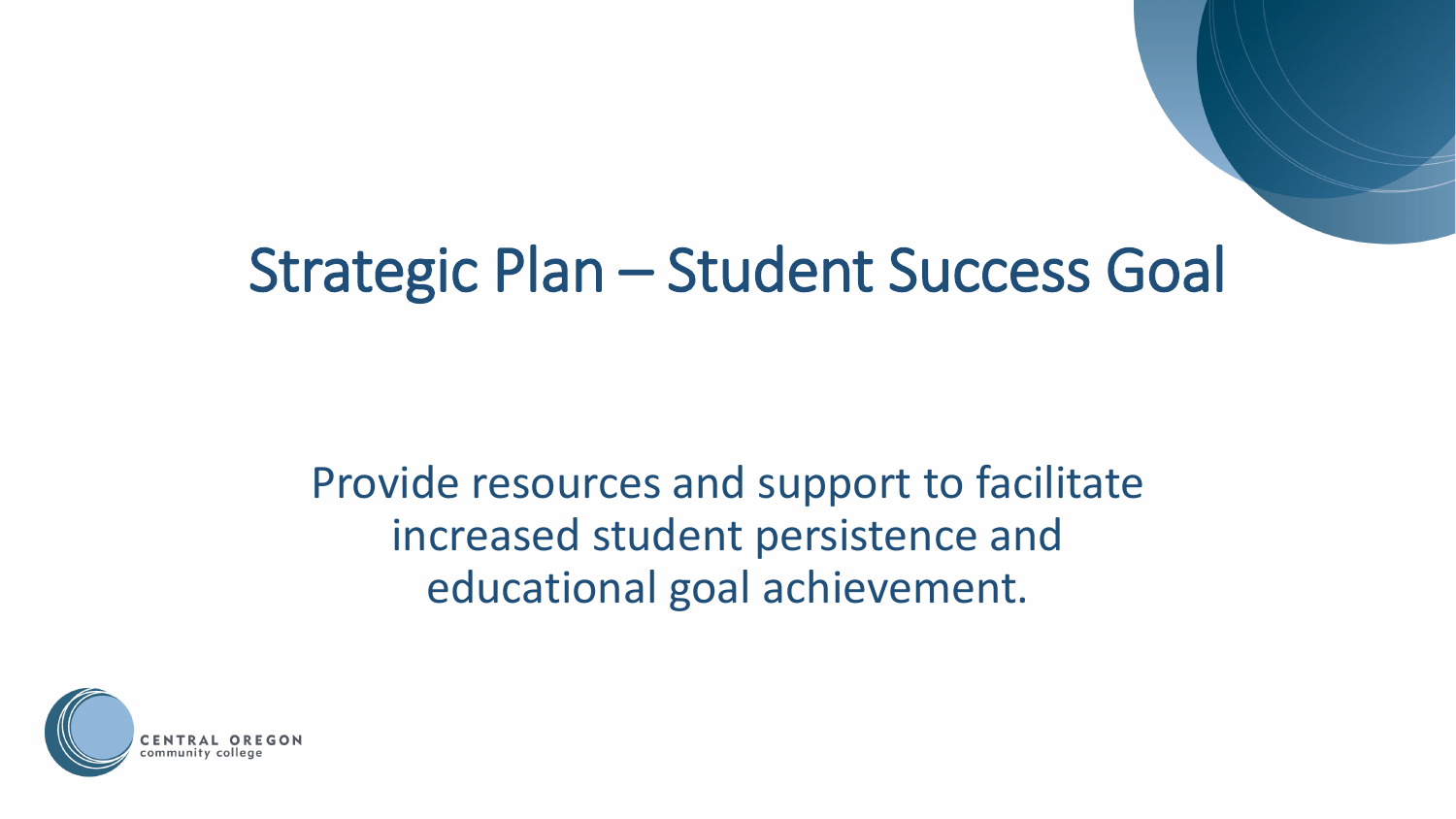

### • Prioritized two initiatives

oEnhance development of course and program offerings and delivery methods to help students efficiently complete their academic goal.

oEnhance and promote the resources and tools available to help students efficiently complete their academic goal.

• Funded 8 proposed projects related to these initiatives

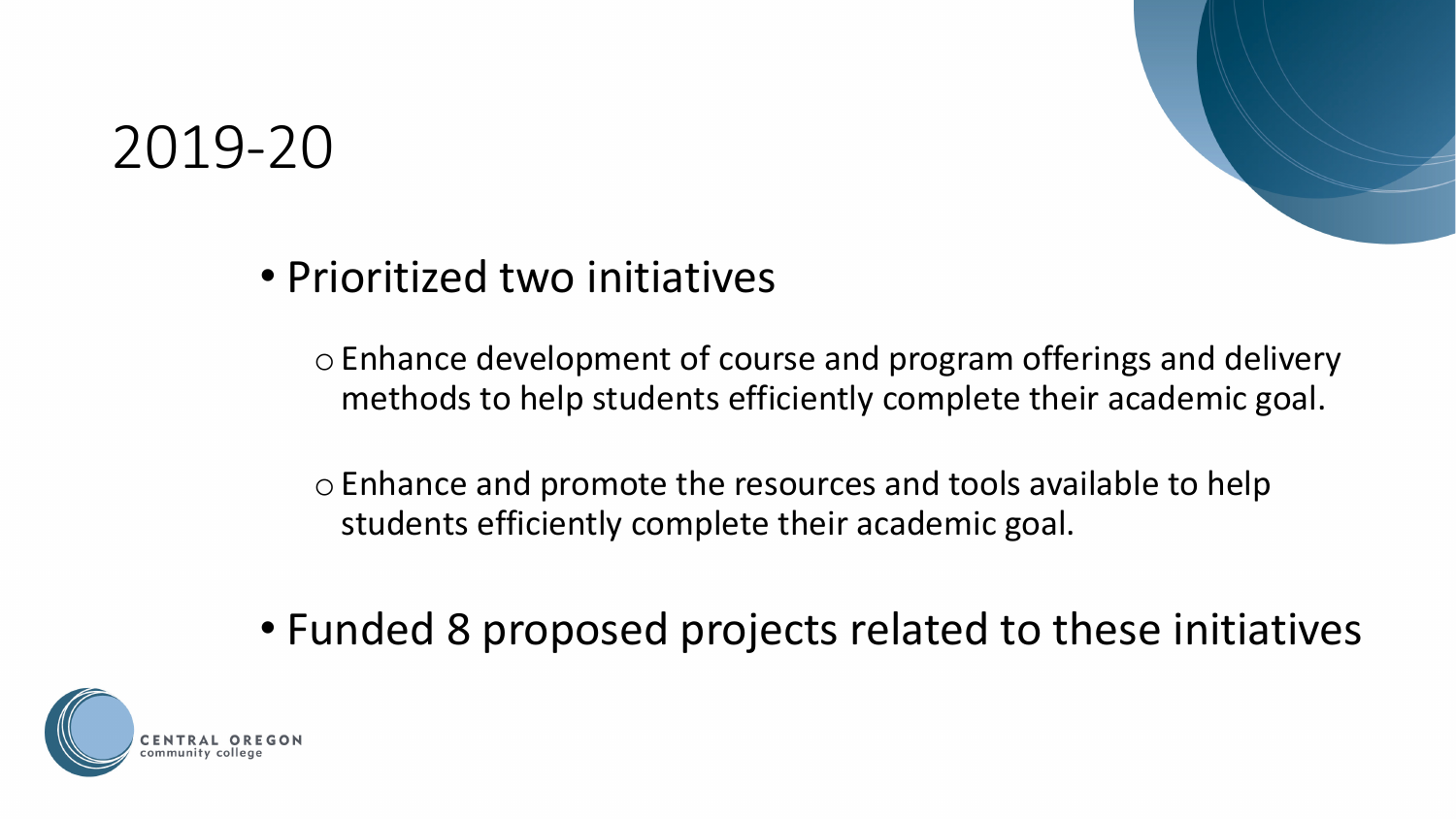STRATEGIC INITIATIVE Enhance development of course and program offerings and delivery methods.

STRATEGIC ACTIVITIES **Develop Directed Self Placement tool and process that places** students at the highest level of math and writing in which they can be successful

Increase support for Universal Design for Learning (UDL)



Provide training for PT faculty to help them improve their delivery methods.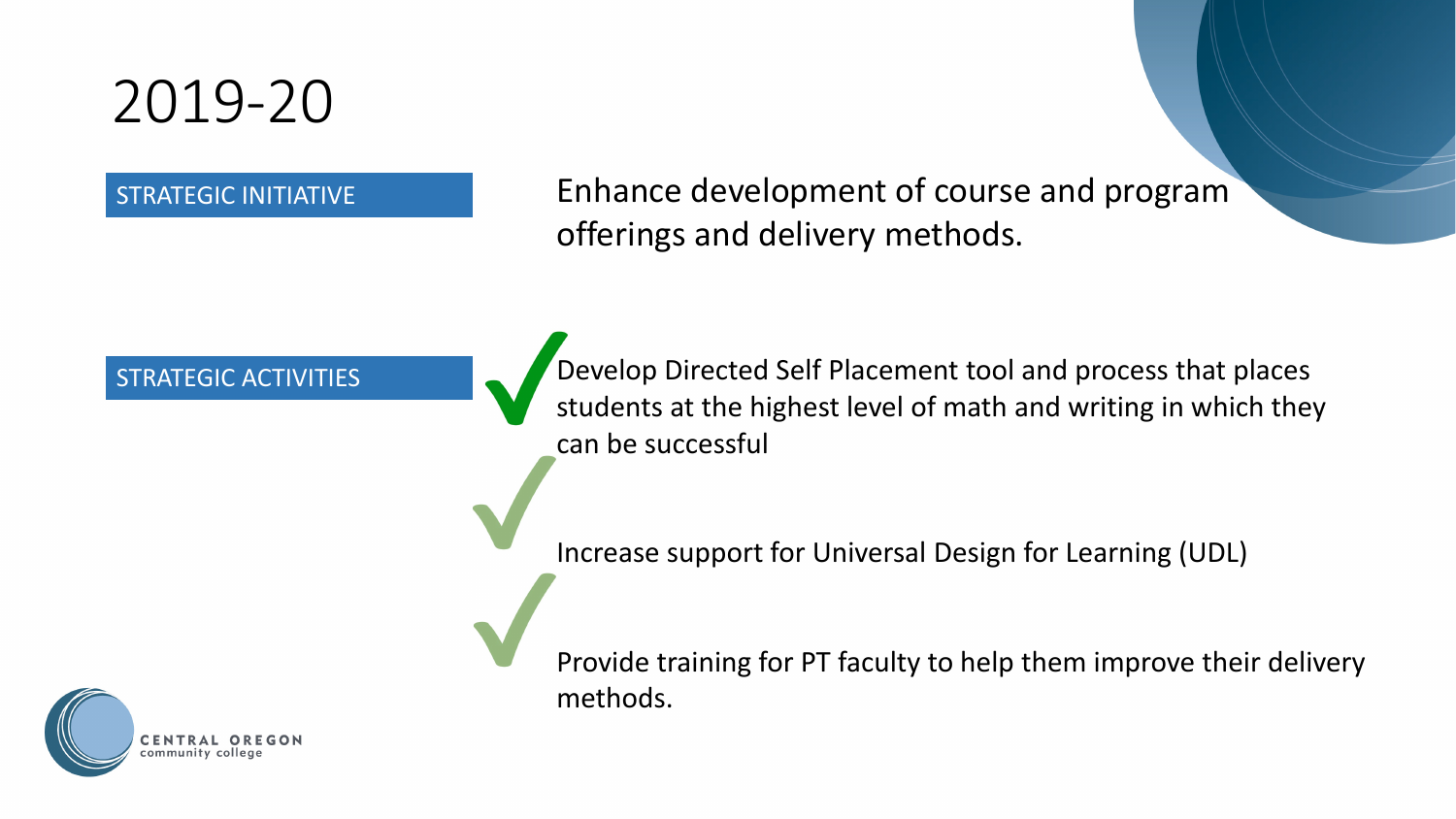

**MATH WRITING**

1,325

1819

1,213

79.3%

21.1%

1920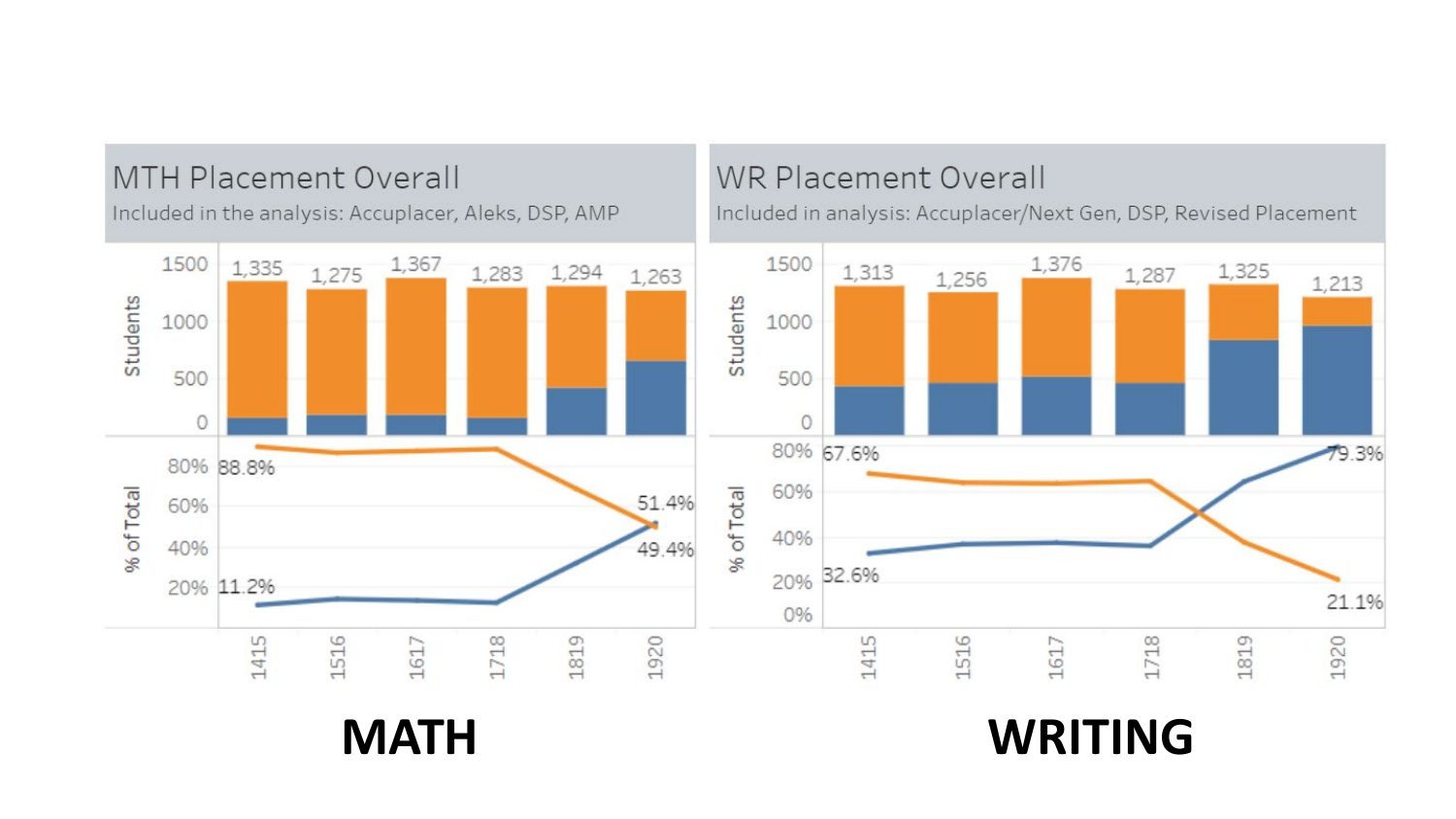

STRATEGIC INITIATIVE Enhance and promote the resources and tools available to help students efficiently complete their academic goal.

STRATEGIC ACTIVITIES **Continue to add programs areas to GradTracks Plans.** 

Increase supplies/tools available for STEM students

Increase support specifically aimed at veterans

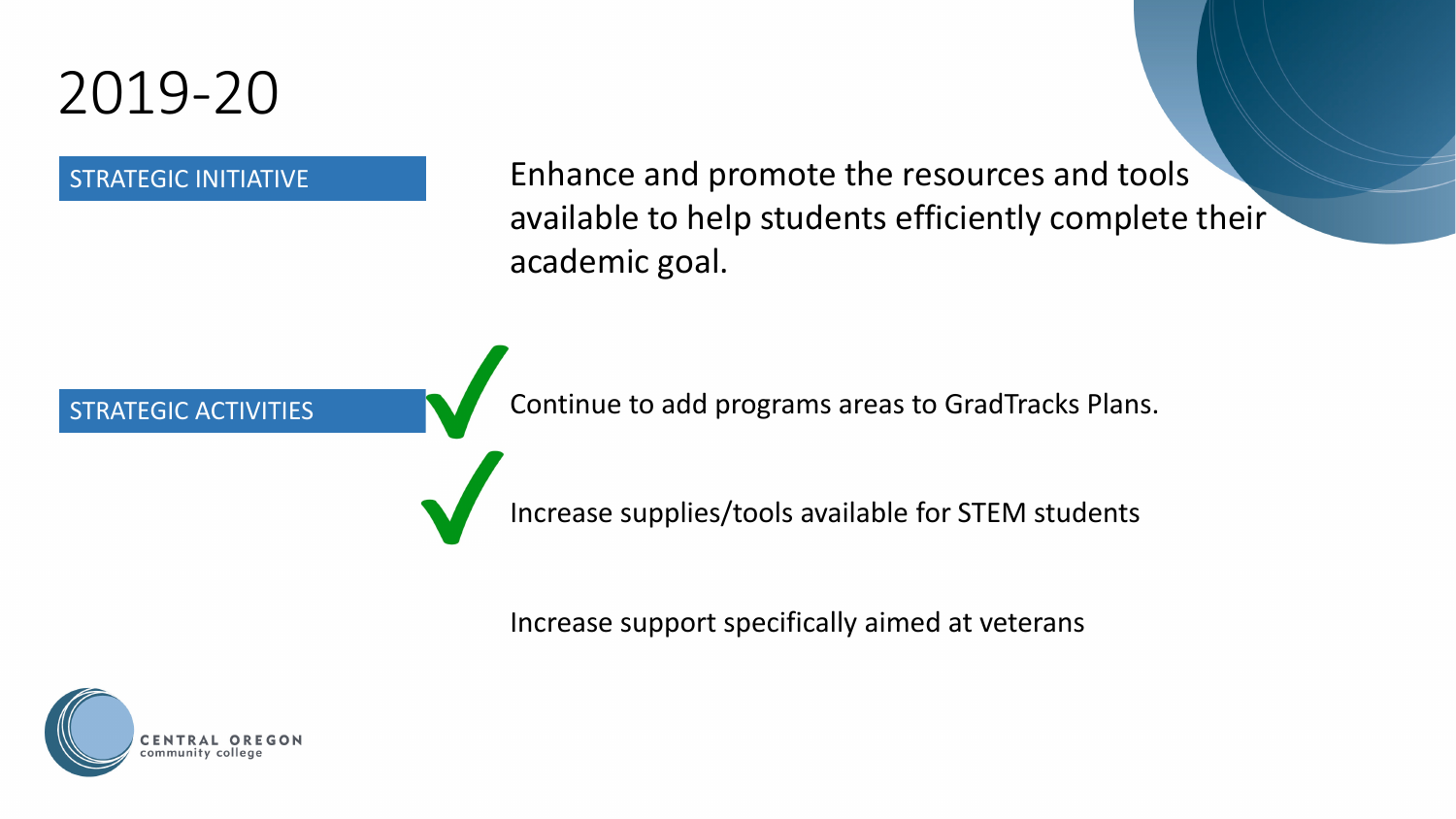| <b>PROPOSAL TITLE</b>                                  | <b>APPROVED</b><br><b>FUNDING</b> | <b>STATUS</b>      |  |
|--------------------------------------------------------|-----------------------------------|--------------------|--|
| <b>Math-Calculators for R/M/P</b>                      | \$3,000.00                        | complete           |  |
| <b>Geology Lab Equipment for Madras and Prineville</b> | \$7,800.00                        | complete           |  |
| <b>Microbiology Lab Equipment for Redmond</b>          | \$26,250.00                       | complete           |  |
| <b>Universal Design for Learning Training Program</b>  | \$5,000.00                        | in process         |  |
| <b>Proctor U-online Testing</b>                        | \$8,500.00                        | in process         |  |
| <b>PT Faculty Training</b>                             | \$3,000.00                        | in process         |  |
| <b>Green Zone Veterans Program</b>                     | \$2,000.00                        | in process         |  |
| <b>Redmond Learning Commons</b>                        | \$15,000.00                       | on hold<br>(COVID) |  |

f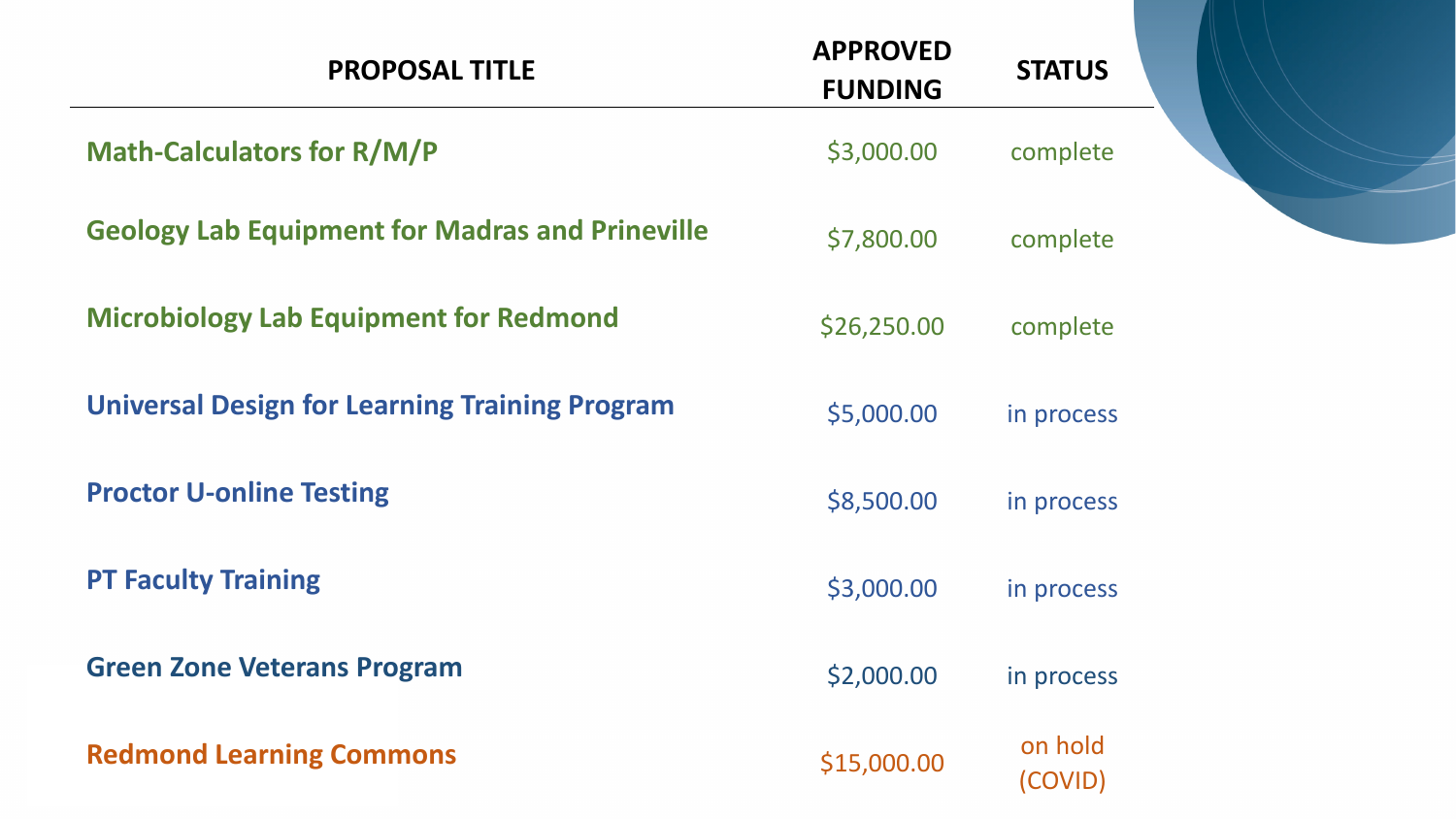| Select Goal Area. |  |  |
|-------------------|--|--|
| (AII)             |  |  |

 $\overline{\mathbf{v}}$ 

### **Goal Metric Status**

Status of each metric under each goal initiative for each year of the plan

| Goal                                     | Initiative Metric |                |         | <b>Metric Description</b>                                                           | 2018-19 2019-20 |  |
|------------------------------------------|-------------------|----------------|---------|-------------------------------------------------------------------------------------|-----------------|--|
| Student                                  | $SS - 1$          | 1              | $\ast$  | Increase graduation rates (150% IPEDS) first-time, full-time<br>degree/cert seeking |                 |  |
| <b>Success</b>                           |                   | 2              | $\ast$  | Increase transfer rates (150% IPEDS) first-time, full-time<br>degree/cert seeking   |                 |  |
|                                          |                   | 3              | $\ast$  | Increase % students who complete college level writing in first<br>year             |                 |  |
| Met target                               |                   | 4              | $\ast$  | Increase % students who complete college level math in first<br>year                |                 |  |
| Almost met target<br>Did not meet target |                   | 5              |         | Reduce number of course drops                                                       |                 |  |
| In development                           |                   | 6              |         | CCSSE 7 of 10 indicators show improvement                                           |                 |  |
|                                          |                   | 7              |         | SENSE 3 of 4 indicators show improvement                                            |                 |  |
|                                          | $SS - 2$          | 1              | $\ast$  | Increase average Fall to Winter term retention rate of incoming<br>students         |                 |  |
|                                          |                   | 2              | $\star$ | Increase average fall to fall retention of incoming students                        |                 |  |
|                                          |                   | 3              |         | SENSE data on Academic and Student Support Services                                 |                 |  |
|                                          |                   | 4              |         | GradTracks plans established for discipline area                                    |                 |  |
|                                          | $SS - 3$          | 1              |         | SENSE or CCSSE questions                                                            |                 |  |
|                                          |                   | $\overline{c}$ |         | Reduce number of students on academic warning because of<br>non-academic challenges |                 |  |

gets adjusted to match utional Success ators

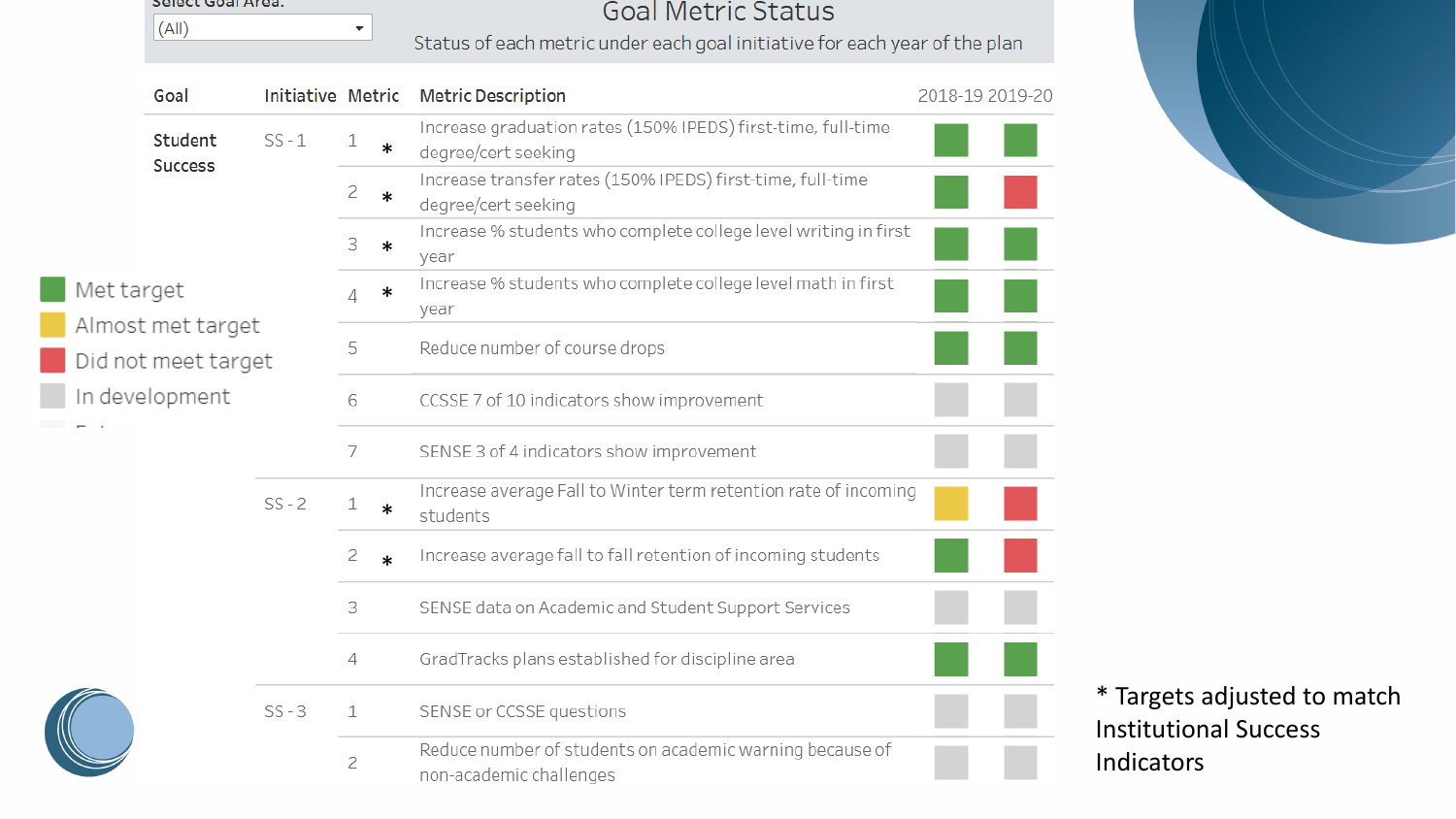• Decided to focus on one initiative

oEnhance and promote the resources and tools available to help students efficiently complete their academic goal.

• Determined that 2 activities in this initiative were close enough to maturity that they were replaced with new activities

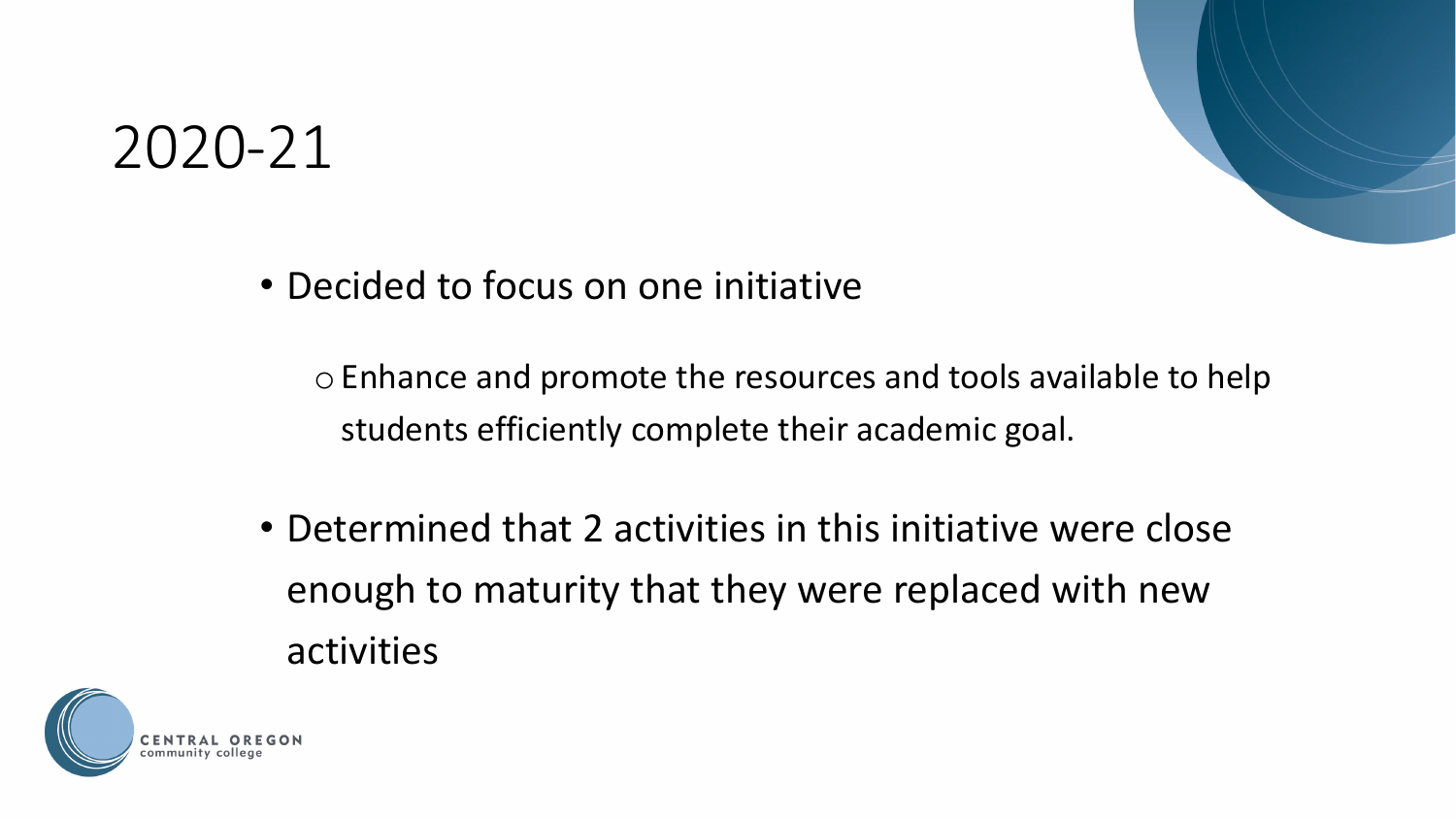STRATEGIC INITIATIVE Enhance and promote the resources and tools available to help students efficiently complete their academic goal.

STRATEGIC ACTIVITIES Provide technical support and training for students

Develop and improve academic warning and alert systems

Enhance FYE and advising experiences for students



Increase support specifically aimed at veterans.